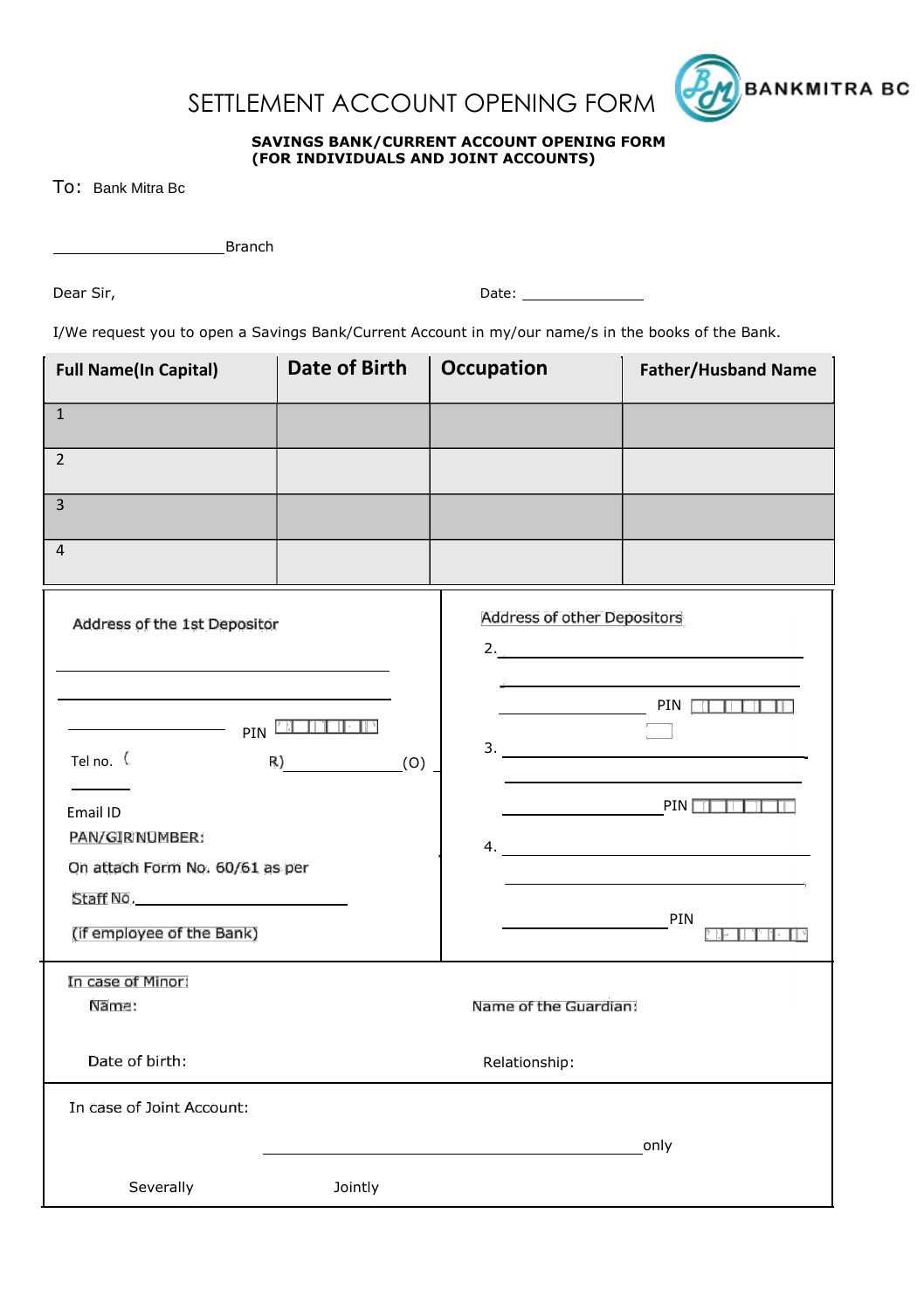| Account to be operated by                                                                                                                                                                                                                                                                                                                                                                                                                                                                                                                                                                                                                                                                                                                                                                                                                                                                                                                                   |
|-------------------------------------------------------------------------------------------------------------------------------------------------------------------------------------------------------------------------------------------------------------------------------------------------------------------------------------------------------------------------------------------------------------------------------------------------------------------------------------------------------------------------------------------------------------------------------------------------------------------------------------------------------------------------------------------------------------------------------------------------------------------------------------------------------------------------------------------------------------------------------------------------------------------------------------------------------------|
| (Please tick appropriate box)<br>a) I/We enclose copy of the following as proof of address:                                                                                                                                                                                                                                                                                                                                                                                                                                                                                                                                                                                                                                                                                                                                                                                                                                                                 |
| ID card of reputed employer<br>Electricity/Telephone bill<br>IT Assessment Order<br>Driving License<br>Property Tax Paid Receipt                                                                                                                                                                                                                                                                                                                                                                                                                                                                                                                                                                                                                                                                                                                                                                                                                            |
| Voter's ID Card<br>PAN Card<br>Passport                                                                                                                                                                                                                                                                                                                                                                                                                                                                                                                                                                                                                                                                                                                                                                                                                                                                                                                     |
| Other Document/s acceptable to Bank (specify)                                                                                                                                                                                                                                                                                                                                                                                                                                                                                                                                                                                                                                                                                                                                                                                                                                                                                                               |
| b) Nomination Facility: [10] Opted (Please fill up Form DA - 1 on page 3) Not opted                                                                                                                                                                                                                                                                                                                                                                                                                                                                                                                                                                                                                                                                                                                                                                                                                                                                         |
| c) In the event of death of any of us, the survivor/s or the continuing account holder/s of us<br>shall have full control and be entitled to continue operation of the account or to receive all the<br>monies standing in our account with you:                                                                                                                                                                                                                                                                                                                                                                                                                                                                                                                                                                                                                                                                                                            |
| Opted<br>Not Opted                                                                                                                                                                                                                                                                                                                                                                                                                                                                                                                                                                                                                                                                                                                                                                                                                                                                                                                                          |
| * I/We do not enjoy any credit facility with any other Bank/Branch of your Bank. I/ We undertake to<br>d)<br>inform you as and when credit facilities are availed by me/us, with any other Bank/Branch of your Bank.<br>I/We enjoy credit facility with other Bank/Branch of your Bank, details of which are as under.                                                                                                                                                                                                                                                                                                                                                                                                                                                                                                                                                                                                                                      |
| Name of the Bank/Branch<br><b>Nature of Limit</b><br>Amount (Rs.)                                                                                                                                                                                                                                                                                                                                                                                                                                                                                                                                                                                                                                                                                                                                                                                                                                                                                           |
| e) I/We enclose Specimen Signature card/s                                                                                                                                                                                                                                                                                                                                                                                                                                                                                                                                                                                                                                                                                                                                                                                                                                                                                                                   |
| f) Please issue me Cheque Book as per Rules                                                                                                                                                                                                                                                                                                                                                                                                                                                                                                                                                                                                                                                                                                                                                                                                                                                                                                                 |
| g) **I/We request you to consider issuing me/us ATM/Debit Card linking it to my/our account/s.                                                                                                                                                                                                                                                                                                                                                                                                                                                                                                                                                                                                                                                                                                                                                                                                                                                              |
| Name to be embossed on ATM Card                                                                                                                                                                                                                                                                                                                                                                                                                                                                                                                                                                                                                                                                                                                                                                                                                                                                                                                             |
| I/We hereby confirm that the Rules of Business have been read by me/us and/or explained to me/us.<br>I/We have understood and agreed to be bound by the Bank's Rules and Regulations governing such<br>Accounts from time to time. I/We confirm that I am /we are Indian National/s and resident/s of India.<br>I/We hereby declare that the above information is true and correct. I/We clearly understand that all<br>the operations effected through my/our ATM Card at any of the ATMs/POSEDC machines installed by<br>Canara Bank and /or installed by other banks and permitted to be used by ATM card holders of Canara Bank<br>is/are binding on me/us. I/We do hereby acknowledge the receipt of terms and conditions governing the<br>network operation of ATM Card and I/We have agreed to the terms and conditions and also agree to abide by<br>any amendments to the terms and conditions as may be stipulated by the Bank from time to time. |
| Yours faithfully,                                                                                                                                                                                                                                                                                                                                                                                                                                                                                                                                                                                                                                                                                                                                                                                                                                                                                                                                           |

1. 2. 2. 3. 4. 4. 2.  $\frac{1}{2}$ 

(Signature of the Depositors)